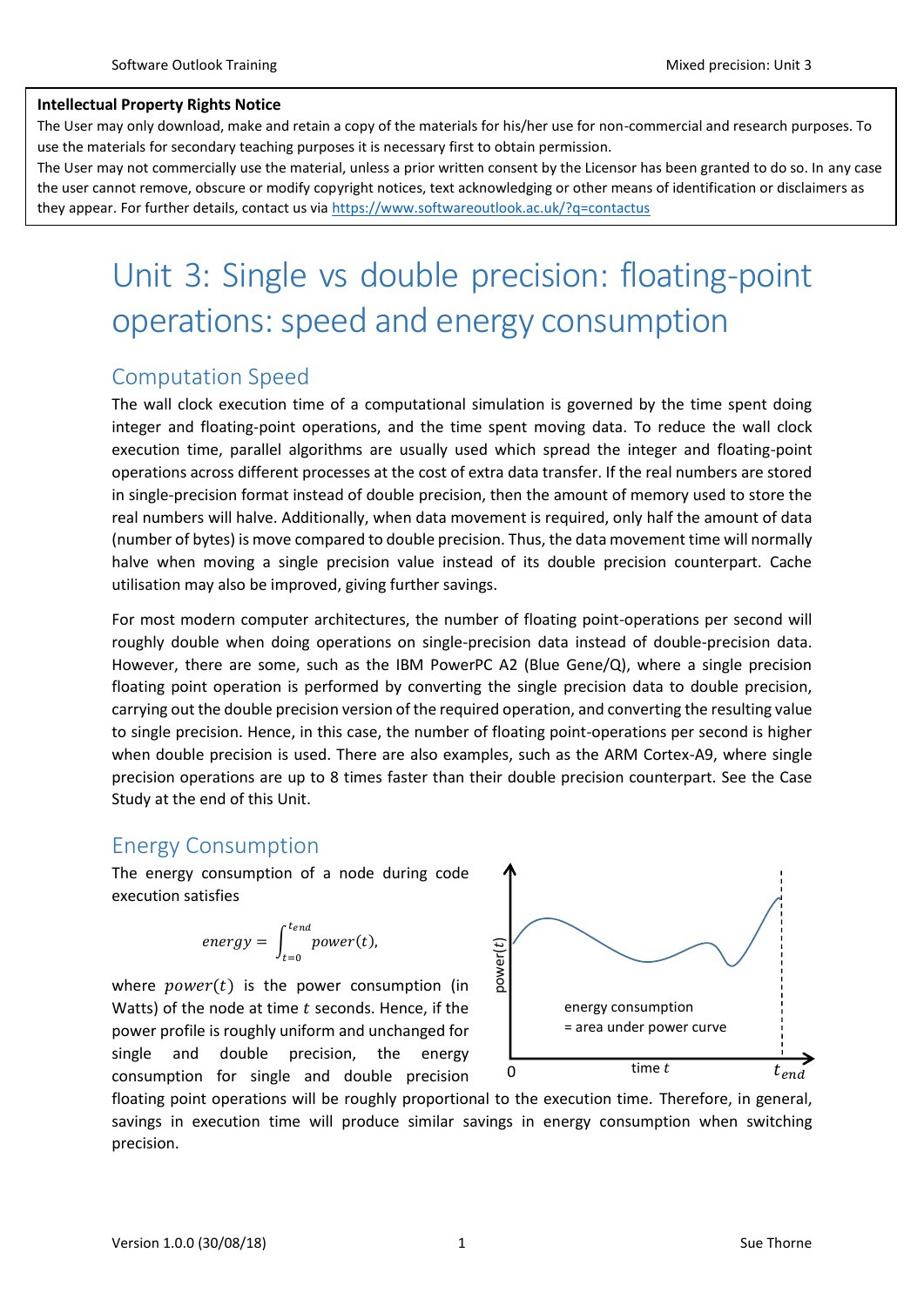# Case Study

The Jacobi Test Code (JTC) was developed as part o[f CCP-ASEArch.](http://www.oerc.ox.ac.uk/projects/asearch-algorithms-and-software-emerging-architectures) The JTC is a 3D benchmarking code with MPI, OpenMP, CUDA, OpenCL and OpenACC capabilities. The benchmark is based on solving a simple 3D partial differential problem (the Poisson's problem over a cuboid). The cuboid is discretised using a uniform, quadrilateral mesh.



The solution  $v$  is computed via the Jacobi iteration. That is, at iteration i, the value of the vector  $v_i$  at mesh point *j* is calculated by averaging the values of  $v_{i-1}$  at the neighbouring mesh points.



Mesh point  $j$  and its neighbours

In our tests, the OpenMP version of the JTC was run on a unit cube, which was uniformally discretized using cubes with edges of length  $\frac{1}{892}$ . The energy consumption and wall-clock execution time for running the JTC with 50 iterations (and repeating these runs a total of 10 times) was recorded on an Blue Gene/Q and a machine containing Intel Xeon (IvyBridge) processors. The details of the machines are given below: energy consumption was calculated across the power domain.

|                           | <b>Neale</b>                     | <b>Bantam</b>         |  |
|---------------------------|----------------------------------|-----------------------|--|
| <b>ISA</b>                | X86                              | PowerPC               |  |
| <b>Processor</b>          | Intel (IvyBridge) Xeon ES-2650v2 | <b>IBM A2 PowerPC</b> |  |
| Processors/cores per node | 2/8 (16 threads)                 | 1/16                  |  |
| Clock speed               | 2.6 GHz (max 3.6)                | $1.6$ GHz             |  |
| L1 Cache                  | 32 kB                            | 16 kB                 |  |
| L <sub>2</sub> Cache      | 256 kB                           | 32 MB                 |  |
| L <sub>3</sub> Cache      | 20 MB                            |                       |  |
| Memory per node           | 64 GB                            | 16 GB                 |  |
| Compiler                  | Intel icc (5.0.3)                | XL mpicc (12.1)       |  |
| <b>Power domain</b>       | A2 node (CPU and memory)         | Node board (32 nodes) |  |

The wall-clock execution times and energy consumption values are given in the table below. Values for both the single precision and double precision versions of the JTC are given. For the Intel Xeonbased machine, comparing the single and double precision versions, single precision took less than